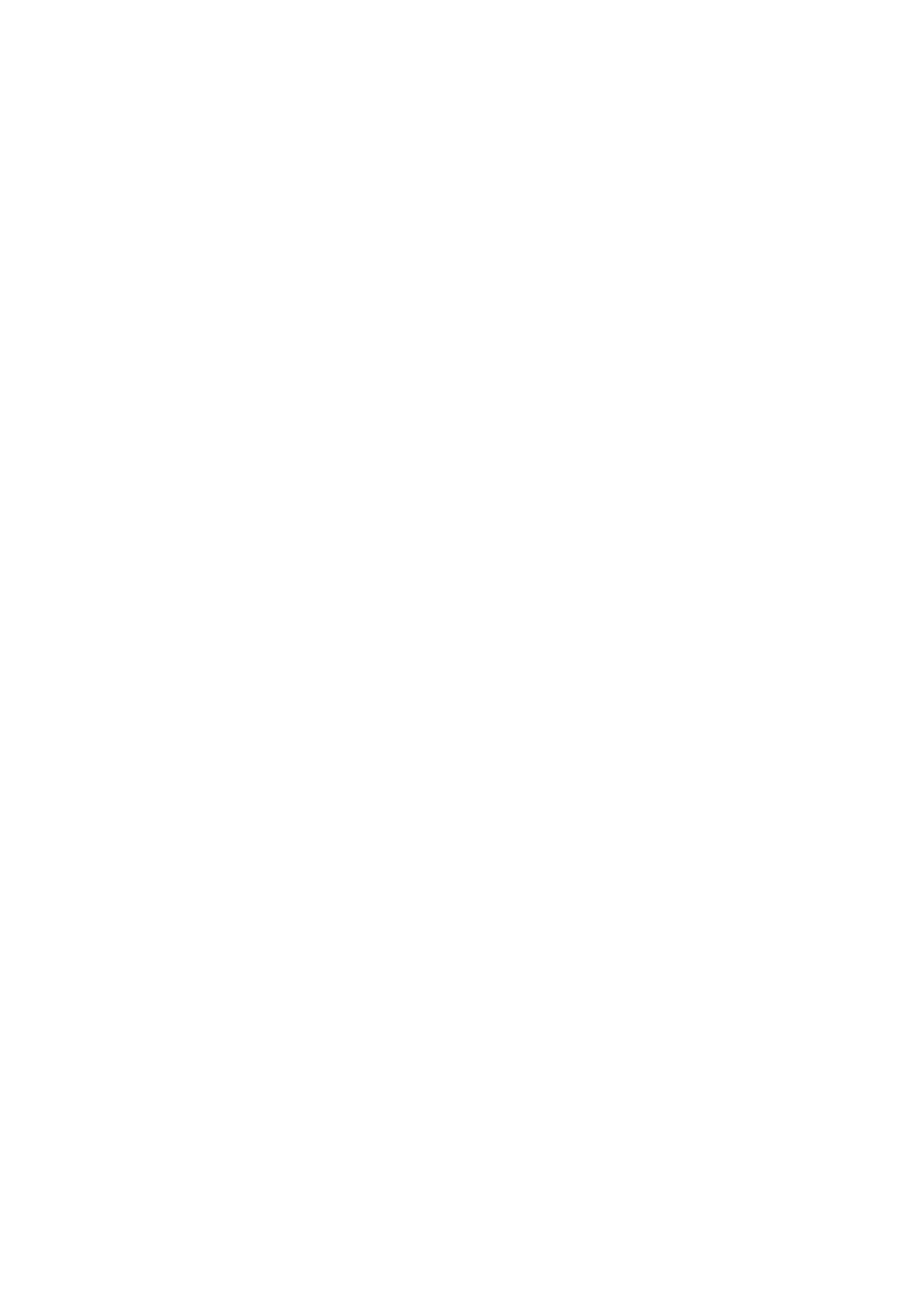# **"I DRANK BECAUSE I WANTED TO DEAL WITH THE FRUSTRATION": EXPLAINING ALCOHOL CONSUMPTION DURING PREGNANCY IN A LOW-RESOURCE SETTING – WOMEN'S, PARTNERS AND FAMILY MEMBERS' NARRATIVES**

#### **Catriona Macleod, Sibongile Matebese, Nontozamo Tsetse**

Catriona Ida, Macleod ORCiD Id: 0000-0003-0992-3525

Sibongile Matebese, ORCid Id: 0000-0001-5793-2392

Nontozamo Tsetse ORCiD Id: 0000-0003-1779-5076

*Ms Sibongile Matebese, Postgraduate student, Department of Psychology, Rhodes University, Makhanda, South Africa.*

*Ms Nontozamo Tsetse, Postgraduate student, Department of Psychology, Rhodes University, Makhanda, South Africa.*

*Prof. Catriona Ida Macleod, Department of Psychology, Rhodes University, Makhanda, South Africa.*

**Key words**: pregnancy, alcohol, narratives, support, interventions, South Africa

### **BACKGROUND**

Drinking during pregnancy can result in children experiencing lifelong developmental delays, disabilities, mental deficiencies and physical anomalies which are collectively referred to as foetal alcohol spectrum disorders (FASDs). FASD has been recognised as a public health concern in South Africa, with rates being among the highest in the world. For example, in a study conducted in 17 towns across three provinces (Western Cape, Gauteng and Northern Cape), a rate of 29 to 290 per 1 000 live births across these settings was found (Olivier, Viljoen & Curfs, 2016).

Research conducted on alcohol use during pregnancy has identified various risk factors, including maternal characteristics, behavioural factors, drinking exposure, socio-cultural factors, and environmental factors (May & Gossage, 2011). Most of these studies have, however, been quantitative. Their emphasis, as a result, has not been on articulating and contextualising the manner in which pregnant women navigate drinking (Olusanya & Barry, 2015). Qualitative research is required to understand the meaning women ascribe to drinking during pregnancy in order to inform interventions. This is particularly important in the light of Myers & Vythilingum's (2012:77) observation that "female substance users often have more complex and varied treatment needs than their male counterparts"

A qualitative study, conducted in the Western Cape, revealed that women used alcohol to cope with stress, to retain social connection, or because of addiction (Watt Eaton, Choi, Velloza, Kalichman, Skinner & Sikkema, 2014). In the light of these findings, which suggest the social embeddedness of drinking during pregnancy, the meanings that family members or partners ascribe to women drinking during pregnancy could assist in providing nuancing understandings of such drinking behaviour. However, very little research has concentrated on the views of the family members or partners of women who drink alcohol during pregnancy (Kelly & Ward, 2017).

In line with Olusanya and Barry's (2015) call for more qualitative research on this topic in South Africa, this study investigated the narratives of women who have consumed alcohol during their pregnancies, as well as the narratives of the partners and family members of such women. The study took place in low-resource area in Buffalo City, South Africa. In this paper we home in on themes relating to how the participants justified or explained the drinking.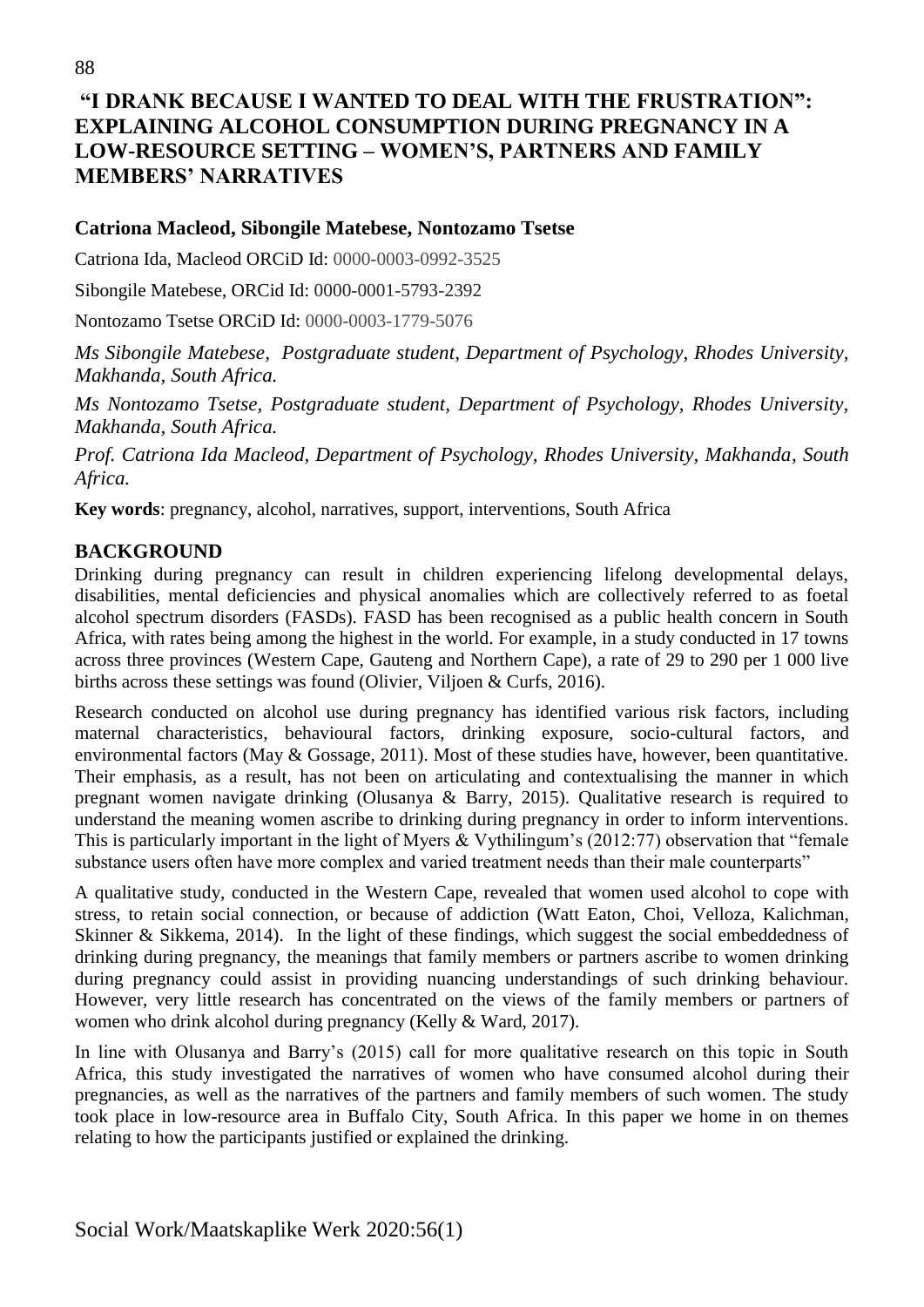#### **METHOD**

We employed a qualitative, explorative research design in this study, with narrative theory underpinning our interview approach. The research question driving the study was: How do women who have consumed alcohol during pregnancy, as well as the partners and family members of such women, narrate the journey of the pregnancy?

Individual interviews were conducted with (1) women who drank alcohol during their pregnancies; and (2) the partners or family members of such women. Participants were recruited through a nongovernmental organisation (NGO) dealing with alcohol use during pregnancy. Convenience and purposive sampling were used to select women, >18 years old who drank during a previous pregnancy, and partners/family members of women who had consumed alcohol at any time during their pregnancies; the partner/family member had to have obtained consent from the woman prior to participation. A total of 25 participants were recruited for the study: 12 women, 12 partners/family members, and one participant who fitted both profiles (Khethiwe).

Once sub-sessions 1 and 2 of the interviews (see discussion below) were completed, the alcohol use of each of the women during their pregnancies was assessed using a modified version of the Alcohol Use Disorders Identification Test for Consumption (AUDIT-C) to assess reported drinking during pregnancy. Only those with scores of 3 and above were included. A score of 3 is considered to represent moderate drinking, but still potentially harmful during pregnancy. A score of 4-7 (females) indicates a risky pattern of drinking in general, while a score of 8+ (both females and males) indicates a high-risk pattern of drinking (Phelps and Hassed, 2012). Tables 1 and 2 provide information about the participants' age, relationship and employment status, languages spoken, level of education and AUDIT-C scores.

| Pseudonym | Age | <b>Relationship Status</b> | Language(s)                        | <b>Level of Education</b> | <b>Employment</b> | <b>AUDIT-C</b> |
|-----------|-----|----------------------------|------------------------------------|---------------------------|-------------------|----------------|
|           |     |                            | <b>Spoken</b>                      |                           | <b>Status</b>     | <b>Score</b>   |
| Cindy     | 23  | Single                     | IsiXhosa                           | Matric                    | Unemployed        | 4              |
| Dineo     | 20  | Single                     | <b>IsiXhosa</b>                    | <b>High School</b>        | Unemployed        | 5              |
| Hope      | 23  | Married                    | IsiXhosa                           | <b>High School</b>        | Unemployed        | 5              |
| Khethiwe  | 48  | Widowed                    | IsiXhosa                           | Primary School            | Unemployed        | 6              |
| Lola      | 27  | Single                     | IsiXhosa;<br>English               | <b>High School</b>        | Unemployed        | 10             |
| Lucy      | 36  | Single                     | IsiXhosa                           | <b>High School</b>        | Unemployed        | 7              |
| Morongwa  | 32  | Married                    | IsiXhosa                           | <b>High School</b>        | Unemployed        | 4              |
| Nina      | 25  | Single                     | IsiXhosa                           | <b>High School</b>        | Unemployed        | 8              |
| Nonny     | 24  | Single                     | IsiXhosa                           | <b>High School</b>        | Unemployed        | 4              |
| Nono      | 43  | In a relationship          | IsiXhosa;<br>English;<br>Afrikaans | Matric                    | Unemployed        | 7              |
| Pearl     | 40  | Single                     | IsiXhosa                           | <b>High School</b>        | Unemployed        | 10             |
| Pretty    | 27  | In a relationship          | IsiXhosa                           | <b>High School</b>        | Unemployed        | 6              |
| Rosey     | 22  | In a relationship          | IsiXhosa                           | <b>High School</b>        | Unemployed        | 10             |

**TABLE 1 DEMOGRAPHIC INFORMATION OF WOMEN PARTICIPANTS**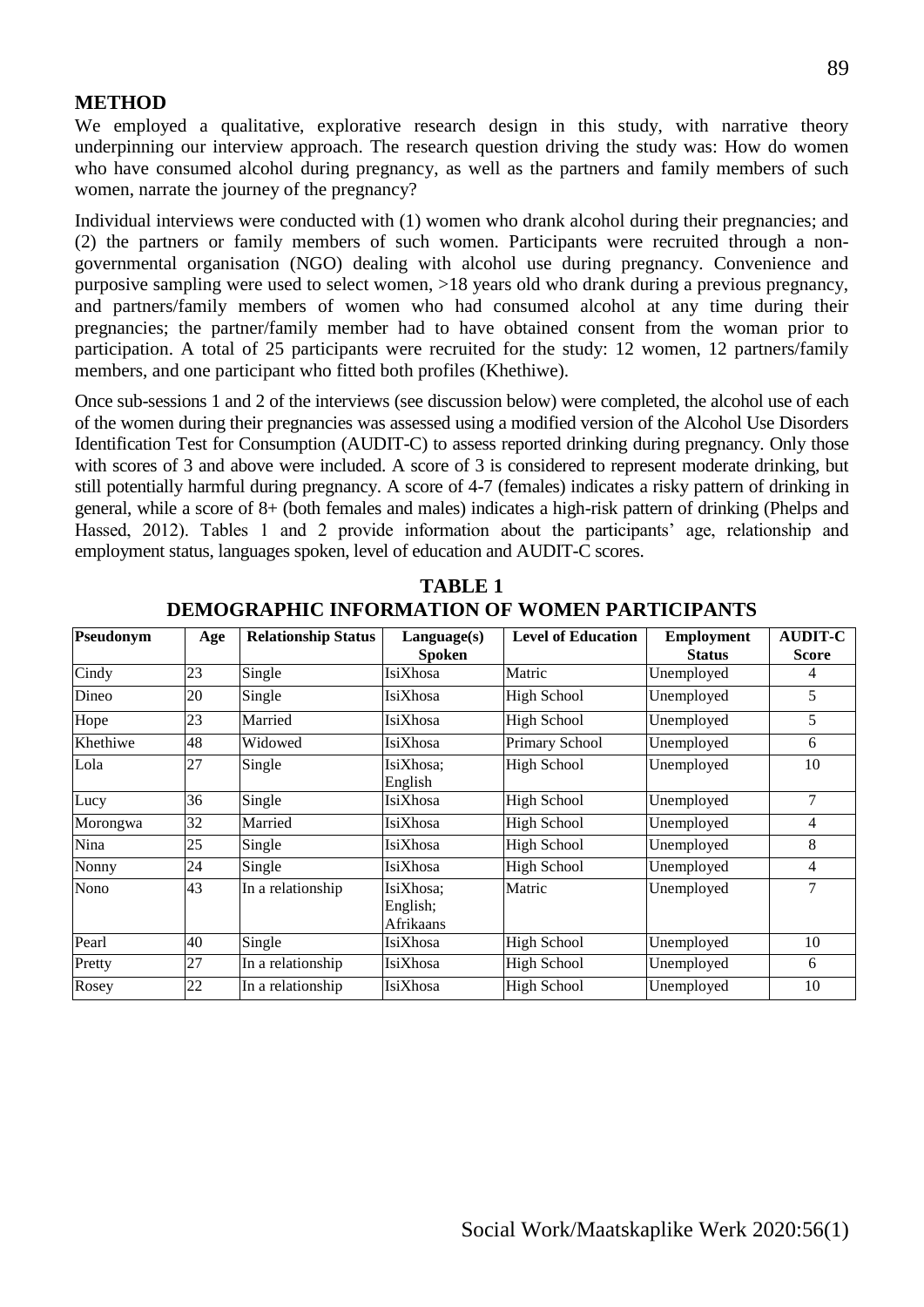| TABLE 2                                                    |  |  |  |  |  |  |  |  |
|------------------------------------------------------------|--|--|--|--|--|--|--|--|
| <b>DEMOGRAPHIC INFORMATION OF PARTNER OR FAMILY MEMBER</b> |  |  |  |  |  |  |  |  |
| <b>PARTICIPANTS</b>                                        |  |  |  |  |  |  |  |  |

| <b>Pseudonym</b> (relation | Age | Relationship      | Language(s)     | Level of           | <b>Employment</b> | <b>AUDIT-C</b> |
|----------------------------|-----|-------------------|-----------------|--------------------|-------------------|----------------|
| to woman)                  |     | <b>Status</b>     | <b>Spoken</b>   | <b>Education</b>   | <b>Status</b>     | <b>Score</b>   |
| Luvo (husband)             | 57  | Married           | IsiXhosa        | Primary School     | Unemployed        | 8              |
| Khaya (husband)            | 45  | Married           | <b>IsiXhosa</b> | <b>High School</b> | Unemployed        | 3              |
| Jonga (husband)            | 37  | Married           | <b>IsiXhosa</b> | Matric             | Employed          | 10             |
| Sizwe (husband)            | 33  | Married           | IsiXhosa        | <b>High School</b> | Employed          | 6              |
| Lunga (husband)            | 48  | Separated         | IsiXhosa        | High School        | Unemployed        | 9              |
| Khethiwe (mother)          | 48  | Widowed           | <b>IsiXhosa</b> | Primary School     | Employed          | 7              |
| Linda (mother)             | 45  | Married           | <b>IsiXhosa</b> | <b>High School</b> | Unemployed        | 11             |
| Lisa (niece)               | 32  | In a relationship | IsiXhosa        | None               | Unemployed        | 6              |
| Lumka (mother)             | 48  | Married           | IsiXhosa        | High School        | Unemployed        | 3              |
| Lulu (sibling)             | 23  | In a relationship | <b>IsiXhosa</b> | High School        | Unemployed        | 11             |
| Liso (aunt)                | 32  | Married           | IsiXhosa        | Matric             | Unemployed        | 12             |
| Kuhle (mother)             | 57  | Married           | <b>IsiXhosa</b> | Primary School     | Unemployed        | 6              |
| Jade (daughter)            | 38  | Married           | IsiXhosa        | High School        | Unemployed        | 12             |

The interview followed Wengraf's (2001) method of narrative interviewing. In the first or main interview, two sub-sessions took place. In the first sub-session, the interviewers posed one narrative question (or what Wengraf (2001) calls a Single Question aimed at Inducing Narrative (SQUIN)). During this session, as well as in the second sub-session, two researchers were present. One asked the SQUIN, while the co-researcher quietly took notes. The SQUIN used for this study was as follows: "Please tell me the story of your [partner's or family member's] pregnancy from before you were [she was] pregnant through to when the child was born, including the events and experiences that were important to you during this time". Prior to the second sub-session of the main interview (i.e. the narrative follow-up), the interviewee was asked to leave the room and the researcher and her coresearcher spent 15 minutes composing questions to ask the interviewee based on the notes taken by the co-researcher (Wengraf, 2001). The second interview took place after the data from the first interview (the first and second sub-sessions) had been transcribed (verbatim) and read over (Wengraf, 2001). In this session, the interviewer asked further questions that emerged from what was said or not said in the first interview (Wengraf, 2001).

The second and third authors, who are bilingual, translated the data from isiXhosa to English and validated each other's translations to ensure accuracy. The data were analysed using thematic analysis. Thematic analysis offers a systematic method of organising, identifying and reporting patterns or themes within the dataset (Braun & Clark, 2006). The thematic analysis carried out for this study involved i) reading and re-reading interview material in order to identify potential themes; ii) reviewing the identified themes using thematic mind-maps; and iii) re-reading the interview material again to refine and define existing themes. Ethical clearance was obtained through the Department of Psychology Research Projects and Ethics Review Committee (RPERC), as well as the Rhodes University Ethical Standards Committee (RUESC).

## **FINDINGS: EXPLAINING DRINKING**

Despite a few isolated examples of misunderstandings, most participants knew, and indicated that others knew, about the dangers of drinking during pregnancy, with knowledge coming from various sources, including 'Xhosa culture'. Despite this, drinking continued. Some women mentioned trying to stop, some mentioned taking "temporary breaks". Participants also referred to a number of social problems that are common features of their lives. Crime was mentioned frequently. Indeed, life in lowincome urban communities in South Africa is characterized by a cycle of crime and violence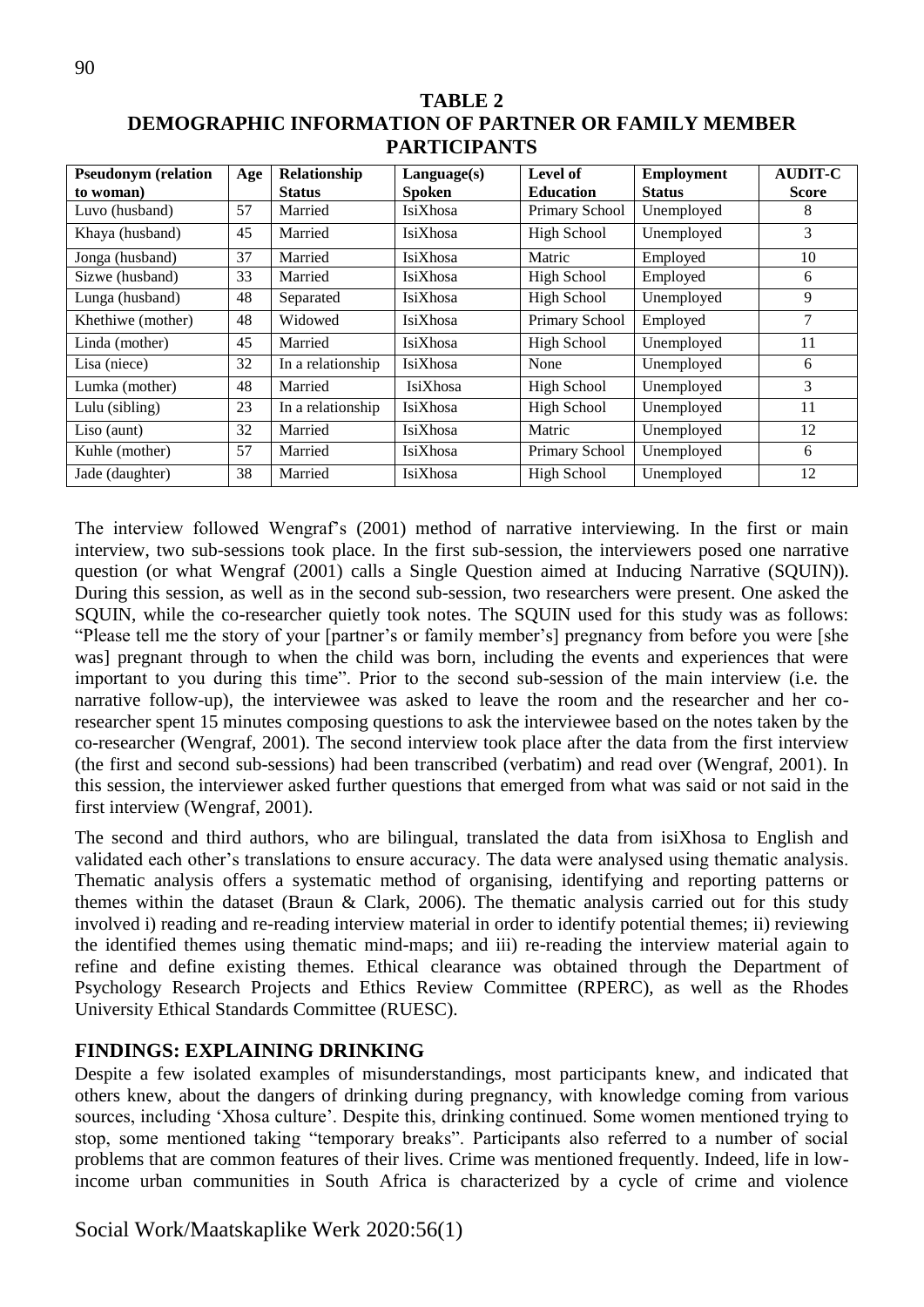(Hinsberger, Sommer, Kaminer, Holtzhausen, Weierstall, Seedat, Madikane & Elbert, 2016). It is within this context that we outline themes in which participants either explained or justified women's drinking during pregnancy. These explanations included: the lack of partner support; stress in relation to being diagnosed with HIV; carrying an unwanted pregnancy, poverty; trauma as a result of crime or death of close ones; and a drinking culture in the community fuelled by peer pressure.

### **Lack of partner support**

Many of the women in this study indicated that they drank as a result of their partners being unsupportive and unreliable. This revolved around three issues: the partner not providing for the pregnancy and, subsequently, the child; cheating/being unfaithful; and the denial of paternity. (Intimate partner violence is discussed under the trauma heading).

Participants indicated that financial support for neither the pregnancy nor the child was forthcoming from their partners: "*But he never gave me money … I had to ask my mother for money to take care of everything*" (Lucy). In an environment where unemployment is high, this places significant stress on pregnant women and their partners: "*I was so frustrated when I got pregnant because my partner did not have a job and was not educated so … so … it was very hard for him to find a job. … you must know that I drank because I wanted to deal with the frustration."* (Nonny)

Unfaithfulness was also mentioned. For example, Morongwa stated: "*The main thing that made me drink that time [when I was pregnant] was not getting the truth from him [my partner] [about making the other woman pregnant], you see*?" (Morangwa). Rosey implied that she would not have drunk alcohol if she had not been abandoned: "*If he stayed and did not leave me, I wouldn't be talking like this … I wouldn't have drank because alcohol was never my thing.*"

Denial of paternity, rejection and complete abandonment were mentioned by family members and women alike: "*I saw a message, she sent a message to her boyfriend telling him she was pregnant. I saw a response message saying, 'I did not get you pregnant'*" (Kuhle, family member); "*I denied the pregnancy and kicked her out*" (Khaya, partner). Partners rationalised their rejection through reference to women's bad behaviour and rumours: "*I heard rumours that it was not my child, and this bothered me*." (Sizwe, Partner)

These women's experiences are located within the gender dynamics operating within the country. Father absence, for example, is well documented in South Africa and persists for a number of reasons, including rural-urban labour migration and denied responsibility of fatherhood (Padi, Nduna, Khunou & Kholopane, 2014). Infidelity and lack of condom use mark many heterosexual relationships (Pettifor, Macphail, Anderson & Maman, 2012), and fear of infidelity drives some unhealthy practices (Parker, Pettifor, Maman, Sibeko & Macphail, 2014).

## **Stress**

Family members, partners and women reported that stress was a major factor in the women's drinking. Three of the women who took part in this study shared that they were diagnosed with HIV during their pregnancies, which came as shocking news to them: "*I couldn't believe that I was pregnant and HIV positive, so the alcohol helped me forget about this, sisi*" (Hope); "*It [the HIV-positive diagnosis] affected me so much because I ate [took] poison, but it did not kill me*" (Lulu). The stress of such a diagnosis was confirmed by family members: "*What bothered her and made her drink, she got tested while pregnant. She found out she was HIV positive and that made her drink too much alcohol.*" (Lisa family member). The continued stigma surrounding HIV exacerbated the stress: "*I drank for a long time because I thought about who I was going to tell about this*" (Pretty); "*She did not tell anyone that she was HIV positive.*" (Lisa, family member). Given the high rate of intimate partner violence (IPV) in South Africa (Mokwena & Adeoti, 2014), disclosure to a partner may be very difficult: "*He will see that I have this [HIV] and he would say I infected him. There is a high number of men killing women here … Maybe he will end up killing me.*" (Lulu)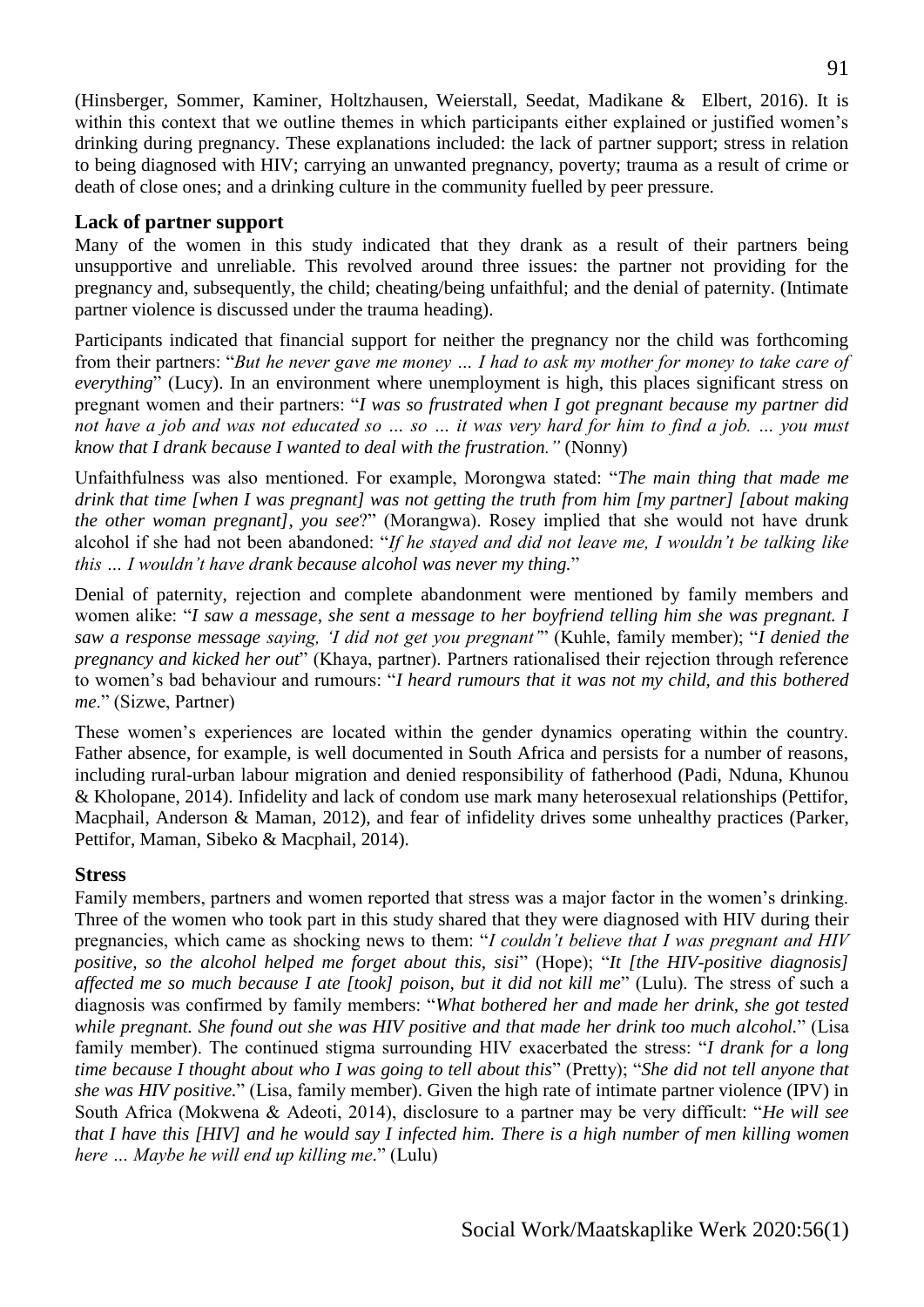The shock of discovering an unplanned pregnancy was described by some women: "*I asked them to please test me again because I didn't believe [that I was pregnant]*" (Nina). Some of these unplanned pregnancies remained unwanted. Three of the women spoke about drinking during their pregnancies in order to induce an abortion: "*I spoke to a friend who was in a similar situation who told me that she drank alcohol … she said she drank shots of brandy so that she could take the tummy out [have an abortion] so I did this too but nothing happened*" (Pretty); "*I asked around in the community how a baby is taken out [aborted], and they said …take a shot of brandy and drink it so that the baby comes out of your stomach.*" (Nina)

Poverty was indicated as a clear stress factor. For example, Pearl said: "*Because I was from a poor family … and we have no money and I did not know who the father of my child was, during my pregnancy, I was always worried about where my child was going to get the things he/she needed.*" Here Pearl connects poverty with lack of partner support, drawing from the understanding of males as bread winners.

The association of stress with alcohol/substance use during pregnancy is confirmed in quantitative research conducted with women presenting at antenatal care. This study also revealed a high correlation between perceived stress and depression amongst these women, suggesting that depression, stress and alcohol use during pregnancy are interwoven (Vythilingum, Roos, Faure, Geerts & Stein, 2012).

### **Trauma**

Participants indicated that alcohol was used to cope with distressing intrusive memories of trauma. Traumas referred to by family members, partners and the women themselves included rape, losing loved ones during their pregnancies through tragic events such as murder, as well as intimate partner violence: "*She was raped by someone we know, who stays in our area. He raped her and ran. … After reporting, [name], who was a police officer there, said to my sister she must follow him. … Only to find out he raped her as well*" (Lulu, family member); "*When I was eight months [clears her throat], my father passed away after he was stabbed in another area.*" (Cindy)

Intimate partner violence was mentioned by many family members, partners and women: "*She found out that she was pregnant. Her man was beating her up.*" (Liso, family member). "*At that time, she was not listening and used to drink. … Sometimes I would be so angry and end up beating her unintentionally*" (Luvo, partner). "*We used to fight and he used to beat me*" (Nono). "*One time he beat me because I didn't want to drink, so after that day … I … I … I decided that I would drink with him.*" (Lucy)

This association between trauma and substance use is confirmed in a study conducted amongst pregnant women in the Western Cape. This survey revealed that women who reported lifetime substance use had fourfold greater odds of reporting trauma exposure compared to women without substance use (Myers, Jones, Doherty, Kline, Key, Johnson & Wechsburg, 2015).

## **Drinking culture**

Participants reported that there are many *shebeens* (taverns) in their community, the majority of which are illegal: "*Yoh!! People drink so much here because we have MANY shebeens. … and police do not go there to close them down*" (Jade, family member). Participants reported that the lack of compliance of *shebeens* with liquor regulations influenced alcohol use in pregnancy: "*People use alcohol beyond measures … Young children at the age of 9-10 years can buy alcohol.*" (Lunga, Partner)

Participants also highlighted the role of others (e.g. friends) in influencing an individual's drinking behaviour during their pregnancy: "*The reason [is that] I was forced by my friends, even when I told myself that I wasn't going to drink … they brought alcohol and they told me to come and drink and I also ended up going to drink.*" (Cindy). Cindy's use of the word "forced" suggests the possibility of being excluded from her friendship circle should she refuse. This kind of exclusion can be seen in Lola's statement: "*My friends, with whom I used to drink, had a problem with me not drinking. They said I was boring and making myself better than them*."

# Social Work/Maatskaplike Werk 2020:56(1)

### 92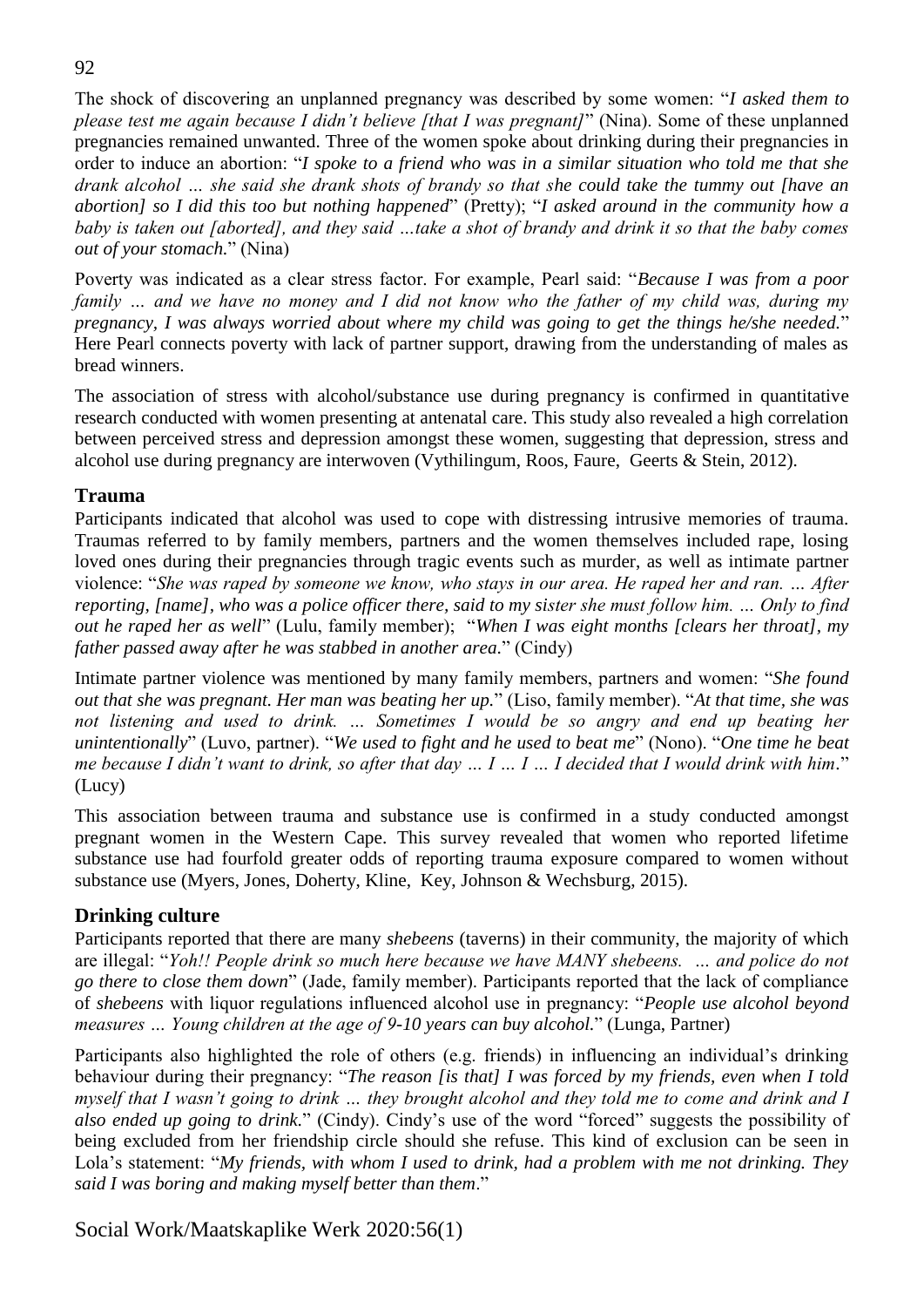Ferreira-Borges, Parry and Babor (2017) note that several studies have documented a movement towards a culture of public and binge drinking in not only South Africa but other sub-Saharan African countries. This, it is believed, is fuelled by marketing strategies that portray drinking alcohol as glamorous and an emblem of success.

### **DISCUSSION**

A major factor reported in participants' explanations of their drinking behaviour was the lack of support from partners. This took the form of lack of financial support, infidelity and paternal denial. Gearing, McNeill and Lozier (2005) argue that a fundamentally important, but frequently minimised and ignored factor, is the role of fathers in the issue of FASD. Lack of paternal involvement is associated with an increase in the use of alcohol (Aktas & Calik, 2015), as well as maternal depressive symptoms and emotional distress that may feed into alcohol use (Nduna & Jewkes, 2012). A recent South African literature review demonstrated that women's relative disempowerment in relationships with men reinforce unequal positions in families, societies and public domains (Fladseth, Gafos, Newell & McGrath, 2015).

Multiple stress factors were also mentioned as a major factor in drinking, including HIV diagnosis, unplanned pregnancies and poverty. Studies confirm that pregnant women turn to alcohol and/or drugs in an attempt to cope (Eaton, Pitpitan, Kalichman, Sikkema, Skinner, Watt & Cain, 2014; Watt et al., 2014). This may be particularly pertinent for women who have been exposed to adverse economic and socio-political conditions for an extended period of time as a result of the legacy of apartheid (Cloete & Ramugondo, 2015).

The shock of being diagnosed with HIV during pregnancy and the concomitant reluctance to share this news with others is worrying. Walcott, Hatcher, Kwena and Turan (2013) argue that disclosure may be particularly crucial for pregnant women: without partner support, it is often difficult for women to adhere to HIV treatment and to breastfeed, both of which reduce transmission of HIV to their infants, and protect their own and their partner's health.

Trauma, mostly related to violence, was referred to by participants as leading to drinking in pregnancy. Murder of loved ones, rape and intimate partner violence were mentioned by participants. IPV was spoken of as being exacerbated by, but also causing, drinking. In their study, Choi, Abler, Watt, Eaton, Kalichman, Skinner and Sikkema (2014) found that pregnant women with prior experiences of IPV or childhood abuse tended to drink at elevated levels. Thus, it is not only present trauma that may contribute to drinking during pregnancy, but also past trauma.

Participants spoke about the drinking culture in their community and the operation of many illegal taverns. Kelly and Ward (2017) confirm that alcohol may form an important aspect of pregnant women's social lives. Indeed, in many parts of South Africa alcohol use and abuse have become normalised and socially acceptable (Cloete and Ramugondo, 2015; Watt *et al*., 2014). Some women spoke about peer pressure to drink, implying that not to drink means foregoing social recognition in friendship circles.

## **RECOMMENDATIONS FOR INTERVENTIONS**

It is important to note that participants in this study knew about the dangers of drinking alcohol during pregnancy. This suggests that interventions focusing on knowledge only are bound to fail. Indeed, Russell, Eaton and Petersen-Williams (2013) argue that "the synergistic quality that clusters of health problems [alcohol use during pregnancy, intimate partner violence, HIV] create" needs to be acknowledged. Our study supports this claim, showing how various health and social problems are intertwined in complex ways in the lives of women who drink alcohol during pregnancy. Locating women's responses to drinking during pregnancy, and hence to interventions, within the context and their personal explanatory narratives is essential to a supportive, non-judgmental approach.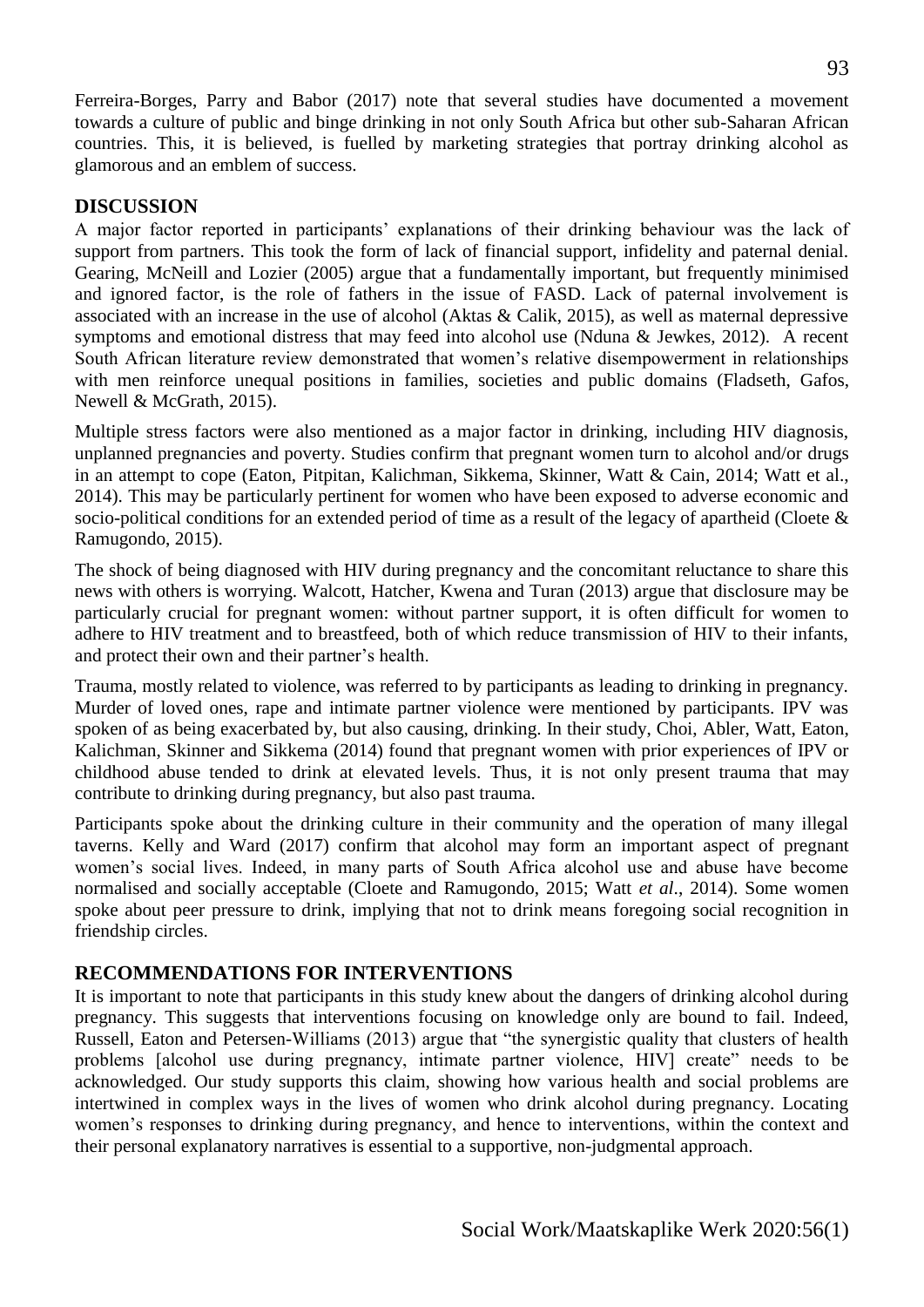Lack of partner support featured as a major factor in the women's drinking. These patterns (lack of financial support, IPV and paternity denial - mentioned by women and confessed to by some partners) are embedded in gender norms and the social construction of particular types of masculinities in communities. As such*,* interventions need to work with the underlying gender dynamics that normalise and enable such behaviours. This means working with partners as well as the women themselves, and addressing the problematic understandings of masculinity that are pervasive in many social situations (Kaye, Kakaire, Nakimuli, Osinde, Mbalinda & Kakande, 2014).

While working with men and with couples is important, it is equally important to provide the support services to women who have experienced lack of partner support. Referral to, and encouragement to use, social services that assist women with, inter alia, restraining orders (in the case of IPV), maintenance and child support grant applications (in the case of lack of financial support) are important.

While an intervention dealing with alcohol use during pregnancy cannot hope to address the multiple stressors and traumas experienced by these women, providing space for them and their families or partners to speak through the stressors and/or trauma is important. Indeed, the response of all study participants to taking part in a non-judgmental narrative interview was overwhelmingly positive. Pearl, for example, described how she felt *a bit better* after taking part in this research: *"I felt alright … it's a bit better ever since [I took part in this research]. I was able to speak about my problem[s], you understand? At least I am now a person who is a bit better. … at least I do get some sleep"*.

Having said this, particular stressors and trauma mentioned by participants could be given attention. The shock of receiving an HIV diagnosis during pregnancy was mentioned by a number of participants. This suggests that counselling for dealing with such a diagnosis, and support in disclosing the diagnosis to family and friends, are all important, not only in terms of potentially reducing drinking during pregnancy, but also for a range of other health-related issues.

Although some participants spoke about, on the one hand, being discouraged from drinking by community members, but on the other hand, they risked losing social recognition if they do not. The acceptance of drinking as a pastime and peer pressure to drink are well known in South Africa. Interventions targeting drinking in general in a particular community could assist in addressing the underlying drinking culture and peer pressure to drink. Better regulation of illegal taverns could also assist, along with providing leisure and social spaces where alcohol does not feature.

## **ACKNOWLEDGEMENTS**

We thank the participants of this research who shared their personal stories. Thanks also to the steering committee members of the project for their guidance and insights.

### **FUNDING ACKNOWLEDGEMENT**

This research was funded by the Eastern Cape Liquor Board and the South African Research Chairs initiative of the Department of Science and Technology and National Research Foundation of South Africa (grant no. 87582).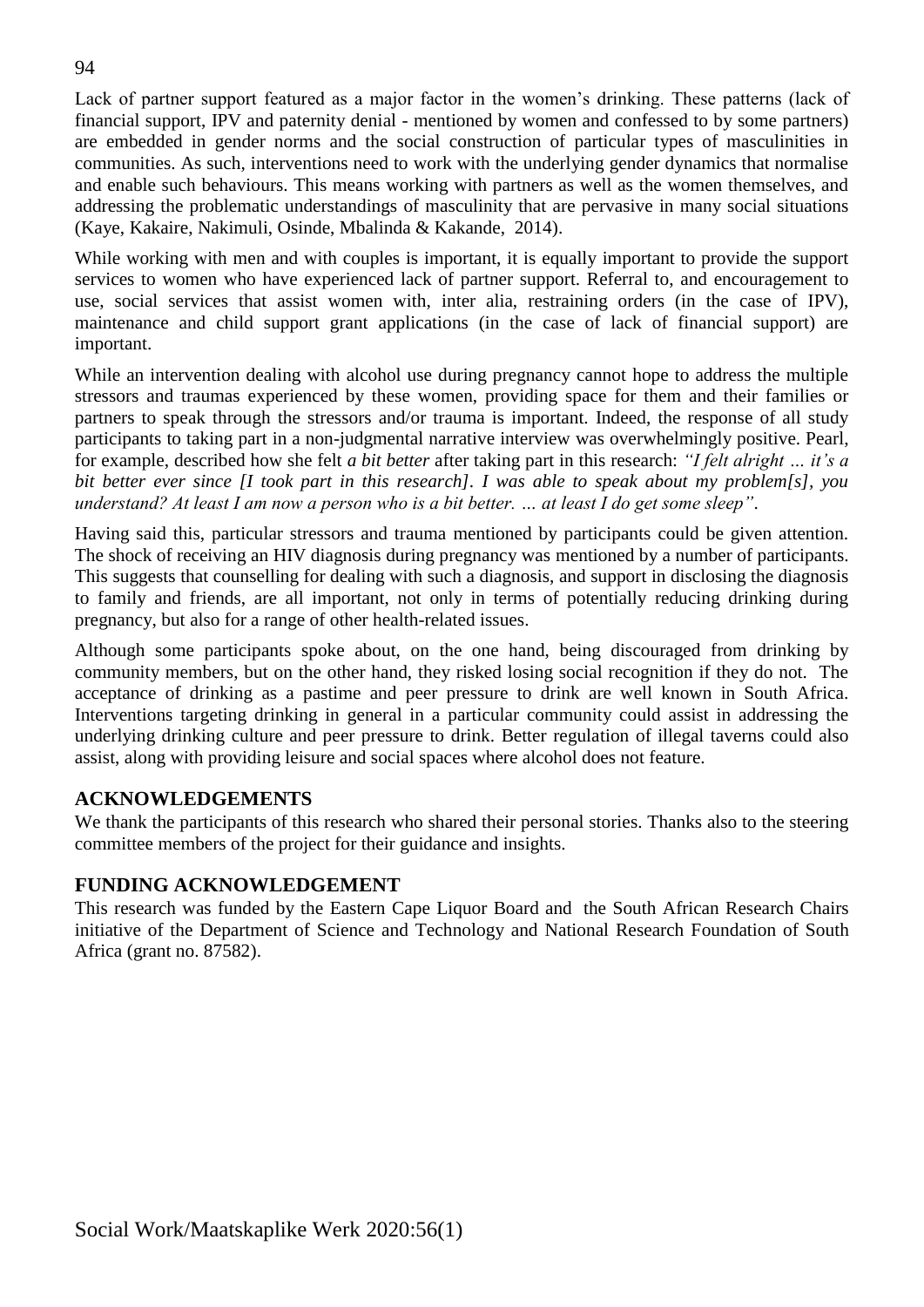### **REFERENCES**

AKTAS, S. & CALIK, K.Y. 2015. Factors affecting depression during pregnancy and the correlation between social support and pregnancy depression. **Iranian Red Crescent Medical Journal**, 17:1-9.

BRAUN, V. & CLARKE, V. 2006. Using thematic analysis in Psychology. **Qualitative Research in Psychology**, 3:77 – 101.

CHOI, K.W., ABLER, L.A., WATT, M.H., EATON, L.A., KALICHMAN, S.C., SKINNER, D. & SIKKEMA, K.J. 2014. Drinking before and after pregnancy recognition among South African women: The moderating role of traumatic experiences. **BMC Pregnancy and Childbirth**, 14:97.

CLOETE, L.G. & RAMUGONDO, E.L. 2015. "I drink": Mothers' alcohol consumption as both individualised and imposed occupation. **South African Journal of Occupational Therapy**, 45:34-40.

EATON, L.A., PITPITAN, E.V., KALICHMAN, S.C., SIKKEMA, K.J., SKINNER, D., WATT, M.H. & CAIN, D.N. 2014. Food insecurity and alcohol use among pregnant women at alcohol-serving establishments in South Africa. **Prevention Science**, 15:309-317.

FERREIRA-BORGES, C., PARRY, C. & BABOR, T., 2017. Harmful use of alcohol: a shadow over sub-Saharan Africa in need of workable solutions. **International Journal of Environmental Research and Public Health**, 14(4):346.

FLADSETH, K., GAFOS, M., NEWELL, M.L. & MCGRATH, N. 2015. The impact of gender norms on condom use among HIV-positive adults in KwaZulu-Natal, South Africa. **PLoS One**, 10(4):e0122671.

GEARING, R.E., MCNEILL, T. & LOZIER, F. 2005. Father involvement and fetal alcohol spectrum disorder: Developing best practices. **Journal of FAS International**, 3:1-11.

HINSBERGER, M., SOMMER, J., KAMINER, D., HOLTZHAUSEN, L., WEIERSTALL, R., SEEDAT, S., MADIKANE, S. & ELBERT, T. 2016. Perpetuating the cycle of violence in South African low-income communities: Attraction to violence in young men exposed to continuous threat. **European Journal of Psychotraumatology**, 7:29099. doi:10.3402/ejpt.v7.29099

KAYE, D.K., KAKAIRE, O., NAKIMULI, A., OSINDE, M.O., MBALINDA, S.N. & KAKANDE, N. 2014. Male involvement during pregnancy and childbirth: Men's perceptions, practices and experiences during the care for women who developed childbirth complications in Mulago Hospital, Uganda. **BMC Pregnancy and Childbirth**, 14:54.

KELLY, J.F. & WARD, C.L. 2017. Women who drank while pregnant: The importance of social context in the lives of South African pregnant women. **Drugs: Education, Prevention and Policy**, 25:438-445.

MAY, P.A. & GOSSAGE, P. 2011. Maternal risk factors for Foetal Alcohol Syndrome Disorders: Not as simple as it seems. **The Journal of the National Institute on Alcohol Abuse and Alcoholism**, 34:15-26.

MOKWENA,K. & ADEOTI, A. 2014. The prevalence of intimate partner violence in a sample of women attending a Public Hospital in North West Province, South Africa: gender-based violence. **African Journal for Physical Health Education, Recreation and Dance**, 20:313-323.

MYERS, B., JONES, H.E., DOHERTY, I.A., KLINE, T.L., KEY, M.E., JOHNSON, K. & WECHSBURG, W.M., 2015. Correlates of lifetime trauma exposure among pregnant women from Cape Town, South Africa. **International Journal of Mental Health and Addiction**, 13(3):307-321.

MYERS, B. and VYTHILINGUM, B., 2012. Women and alcohol. **In**: ELLIS, G.F.R, STEIN, D.J., THOMAS, K.G.F., & MEINTJES, E.M. (eds). **Substance Use and Abuse in South Africa: Brain behaviour and other perspectives**. Claremont: UCT Press.

NDUNA, M. & JEWKES, R. 2012. Denied and disputed paternity in teenage pregnancy: Topical structural analysis of case studies of young women from the Eastern Cape Province. **Social Dynamics**, 38(2):314-330.

OLIVIER, L., VILJOEN, D.L. & CURFS, L.M.G. 2016. Fetal alcohol spectrum disorders: Prevalence rates in South Africa: the new millennium. **South African Medical Journal**, 106(1):103-106.